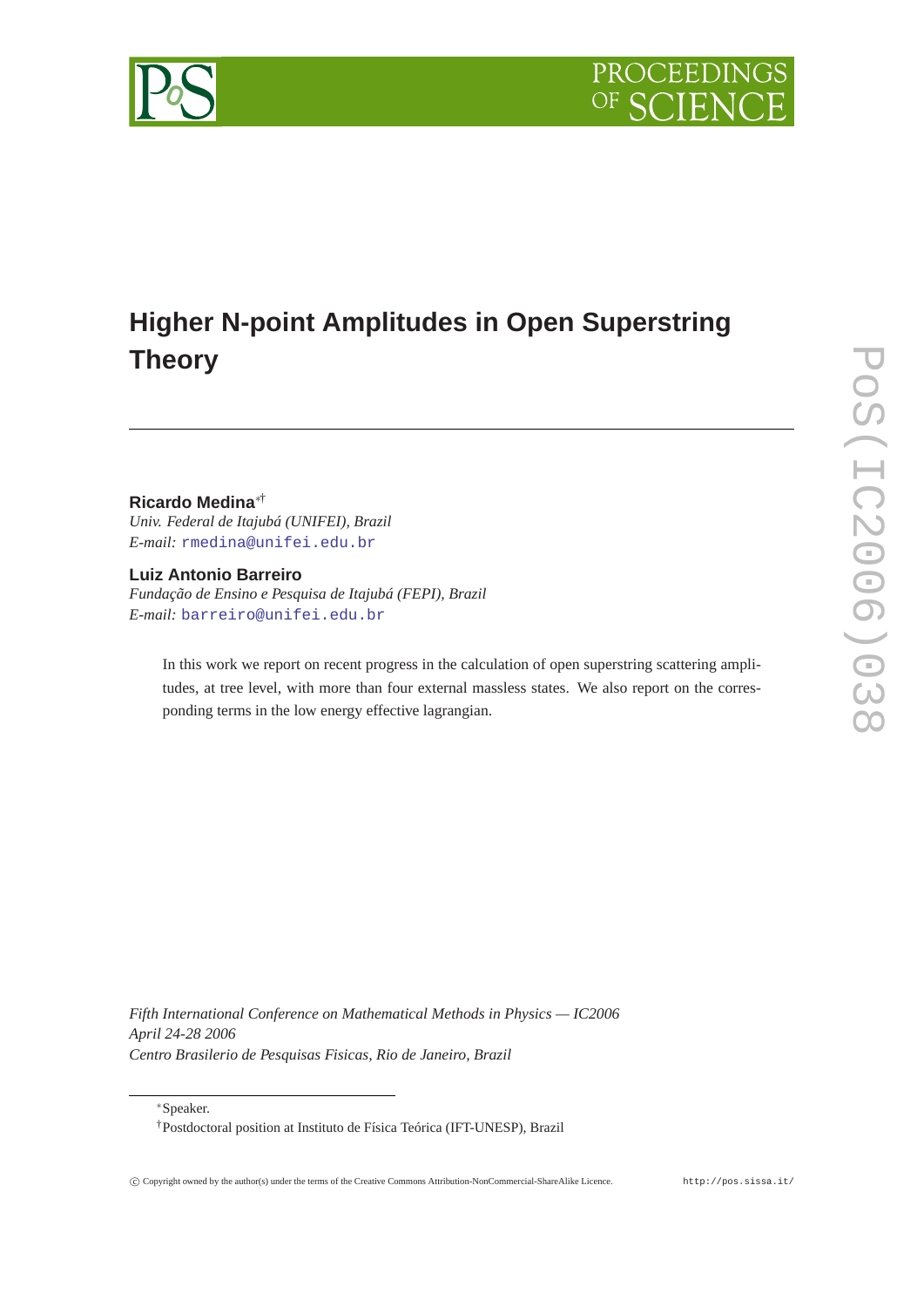#### <span id="page-1-0"></span>**1. Introduction and review of known results**

#### **1.1 The Born-Infeld lagrangian in the context of String Theory**

As a starting point we consider the low energy interaction of *abelian* open (bosonic) strings in Minkowski spacetime, which is given by the Born-Infeld lagrangian [[1](#page-12-0)]:

$$
\mathcal{L}_{\rm BI} = -\frac{1}{(2\pi\alpha')^{D/2}}\sqrt{\det(\eta_{\mu\nu} + 2\pi\alpha' F_{\mu\nu})},\qquad(1.1)
$$

as long as  $F_{\mu\nu}$  is kept constant. *D* is the spacetime dimension. The  $\alpha'$  expansion of  $\mathcal{L}_{\text{BI}}$  has the following form:

$$
\mathcal{L}_{\rm BI} = \left(\text{constant}\right) - \frac{1}{4} F_{\mu\nu} F^{\mu\nu} + \frac{\pi^2}{2} {\alpha'}^2 \left( F_{\mu\nu} F^{\nu\rho} F_{\rho\sigma} F^{\sigma\nu} - \frac{1}{4} F_{\mu\nu} F^{\mu\nu} F_{\rho\sigma} F^{\rho\sigma} \right) + \mathcal{O}({\alpha'}^4) \tag{1.2}
$$

The first non constant term clearly is identified as the Maxwell lagrangian and the  $\mathcal{O}(\alpha'^2)$  term is the first low energy correction coming from String Theory. Only *even* powers of  $\alpha'$  show up in this expansion.

The general situation for the low energy effective lagrangian includes as well derivatives of the *F*'s:

$$
\mathcal{L}_{\text{eff}} = \mathcal{L}_{\text{BI}} + (\text{derivative terms}) \tag{1.3}
$$

The situation for the low energy effective lagrangian in Open Superstring Theory is similar to the one in (1.3), the only difference being the fact that fermionic degrees of freedom are also present in the lagrangian [[2](#page-12-0)]. Anyway, the bosonic part of this lagrangian has a similar structure as the one in (1.3).

A *nonabelian* generalization of (1.3) is of interest for Type I theory. A first guess would be to consider the trace of the lagrangian in (1.1) and (1.2), leading to

$$
\mathcal{L}_{\text{BI}}^{\text{non-}ab} = (\text{constant}) - \frac{1}{4} \text{tr} \left( F_{\mu\nu} F^{\mu\nu} \right) + \frac{\pi^2}{2} \alpha'^2 \text{tr} \left( F_{\mu\nu} F^{\nu\rho} F_{\rho\sigma} F^{\sigma\nu} - \frac{1}{4} F_{\mu\nu} F^{\mu\nu} F_{\rho\sigma} F^{\rho\sigma} \right) +
$$
  
+  $\mathcal{O}(\alpha'^4)$ , (1.4)

where, clearly, the first non constant term is the Yang-Mills lagrangian. From now on we will desconsider the constant term in (1.4).

The problem arises as soon as we consider the  $\mathcal{O}(\alpha'^2)$  contribution in (1.4) since it is ambiguously defined, for example, terms like  $F_{\mu\nu}F^{\nu\rho}F_{\rho\sigma}F^{\sigma\nu}$  and  $F_{\mu\nu}F^{\nu\rho}F^{\sigma\nu}F_{\rho\sigma}$  which are equivalent from the *abelian* point of view are not so from the *nonabelian* point of view. The reason lies in the fact that the commutator of two field strengths is not zero in the nonabelian case. So a nonabelian generalization of the Born-Infeld lagrangian, in the context of Superstring Theory is not an immediate task to acheive.

A nonabelian calculation by means of a 4-point amplitude calculation leads to the following expression [\[2,](#page-12-0) [3](#page-12-0)]:

$$
\mathcal{L}_{\text{BI}}^{\text{non-}ab} = -\frac{1}{4} \text{tr} \left( F_{\mu\nu} F^{\mu\nu} \right) + \frac{\pi^2}{2} {\alpha'}^2 \text{tr} \left( \frac{1}{3} F_{\mu\nu} F^{\nu\rho} F_{\rho\sigma} F^{\sigma\nu} + \frac{2}{3} F_{\mu\nu} F^{\nu\rho} F^{\sigma\mu} F_{\rho\sigma} - -\frac{1}{6} F_{\mu\nu} F^{\mu\nu} F_{\rho\sigma} F^{\rho\sigma} - \frac{1}{12} F_{\mu\nu} F_{\rho\sigma} F^{\mu\nu} F^{\rho\sigma} \right) + \mathcal{O}(\alpha'^3) \,. \tag{1.5}
$$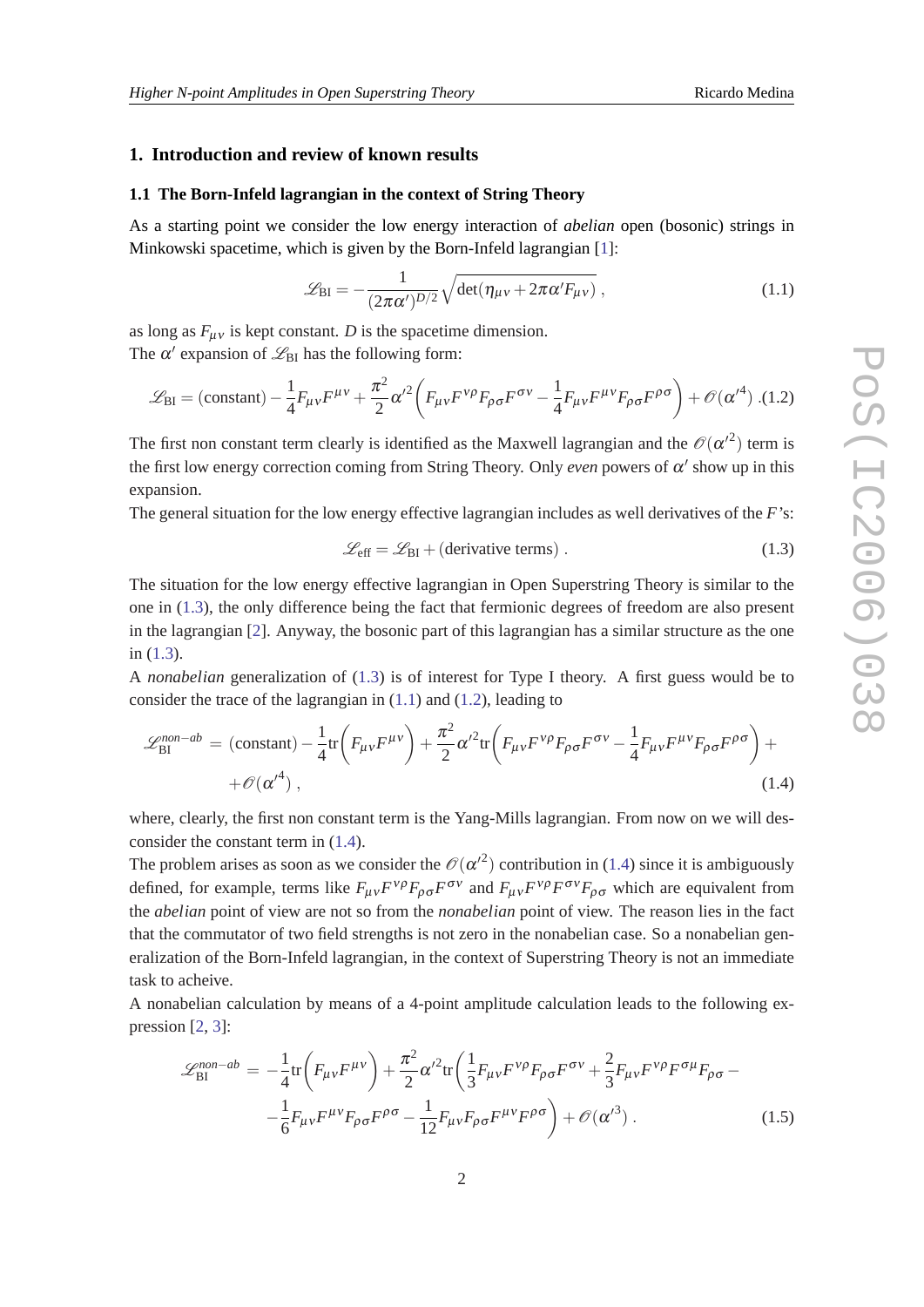<span id="page-2-0"></span>It is easy to see that the abelian limit of the  $\mathcal{O}(\alpha'^2)$  terms in ([1.5](#page-1-0)) agrees exactly with the corresponding terms in  $(1.2)$  $(1.2)$ .

#### **1.2 Introducing the symmetrized trace**

In [[4](#page-12-0)] it was seen that the abelian and the nonabelian expressions of the Born-Infeld lagrangian could be related, at least up to  $\mathcal{O}(\alpha'^2)$  terms, by introducing a symmetrized trace in the abelian expression  $(1.2)$ ,

$$
\mathcal{L}_{\text{BI}}^{\text{non-}ab} = -\frac{1}{4} \text{str} \left( F_{\mu\nu} F^{\mu\nu} \right) + \frac{\pi^2}{2} \alpha'^2 \text{str} \left( F_{\mu\nu} F^{\nu\rho} F_{\rho\sigma} F^{\sigma\nu} - \frac{1}{4} F_{\mu\nu} F^{\mu\nu} F_{\rho\sigma} F^{\rho\sigma} \right) +
$$
  
+  $\mathcal{O}(\alpha'^3)$  (1.6)

The symmetrized trace, denoted by 'str', is defined as an average of the trace of all possible permutations of matrices. The result in (1.6) is very nice in the sense that it looks like a democratic way of constructng the nonabelian lagrangian from the abelian one.

The complete proposal of [\[4\]](#page-12-0) for the nonabelian Born-Infeld lagrangian is simply

$$
\mathcal{L}_{\text{BI}}^{non-ab} = \text{(constant)} \operatorname{str}\left(\sqrt{\det(\eta_{\mu\nu} + 2\pi\alpha' F_{\mu\nu})}\right). \tag{1.7}
$$

This can be considered as a prescription for writing the  $F<sup>n</sup>$  terms of the lagrangian, at any order in  $\alpha'$ . Its abelian limit clearly agrees with the usual Born-Infeld lagrangian ([1.1](#page-1-0)).

So, the general structure of the low energy effective lagrangian in the open string sector of Type I theory may be written as

$$
\mathcal{L}_{\text{eff}} = \text{(constant) str} \left( \sqrt{\det(\eta_{\mu\nu} + 2\pi\alpha' F_{\mu\nu})} \right) + \left( \begin{array}{c} \text{covariant} \\ \text{derivative} \end{array} \right) + \text{(fermions)} . \tag{1.8}
$$

Equation (1.8) may seem to be a quite simple and a very strong result and, although it is correct, it has a serious problem. Due to the  $[D_{\mu}, D_{\nu}]F_{\alpha\beta} = -ig[F_{\mu\nu}, F_{\alpha\beta}]$  identity, the  $F^n$  and the  $D^{2p}F^{n-p}$ terms can be related, so the covariant derivative terms in  $(1.8)$  are as important as the  $F<sup>n</sup>$  ones. Therefore, the separation between  $F<sup>n</sup>$  terms (i.e. nonabelian Born-Infeld lagrangian) and covariant derivative ones is a purely artificial fact in the case of the nonabelian theory.

The conclusion is that the complete determination of the  $\mathcal{L}_{eff}$  lagrangian in (1.8) can only be obtained by perturbative theory in  $\alpha'$ .

The approach that we will follow in this work is the scattering amplitude one.

### **2. Some details about the interactions**

#### **2.1 General formula for the string scattering amplitude**

The general formula for the (open string) massless boson amplitude (at tree level) is [[5](#page-12-0)]

$$
\mathscr{A}^{(M)} = i (2\pi)^{10} \delta(k_1 + k_2 + \dots + k_M) \cdot \sum_{j_1, j_2, \dots, j_M} {}^{'} tr(\lambda^{a_{j_1}} \lambda^{a_{j_2}} \dots \lambda^{a_{j_M}}) A(j_1, j_2, \dots, j_M) , \quad (2.1)
$$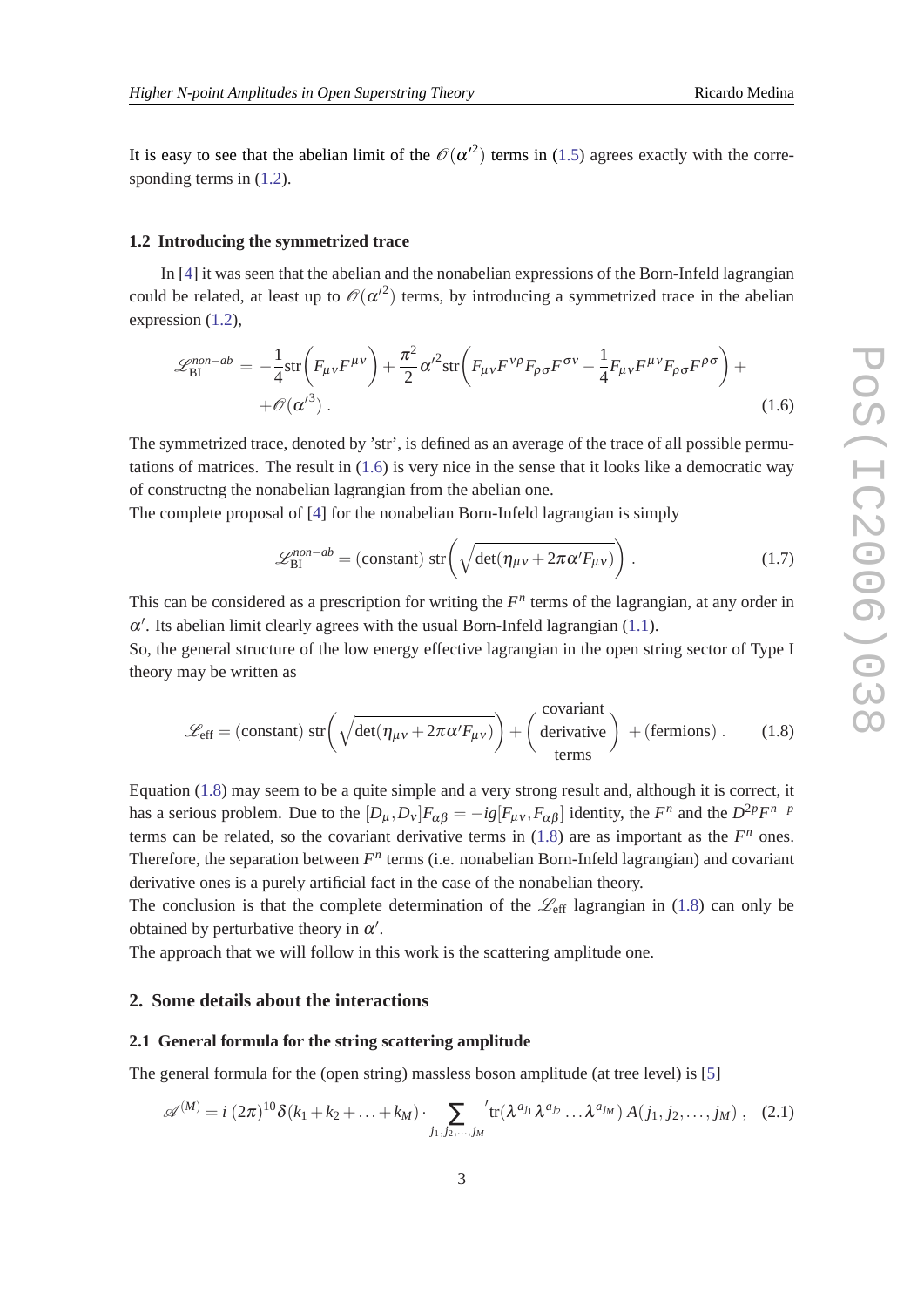<span id="page-3-0"></span>where *M* is the number of bosons and the sum  $\sum'$  in the indices  $\{j_1, j_2, \ldots, j_M\}$  is done over *non* – *cyclic* equivalent permutations of the group  $\{1, 2, ..., M\}$ . The matrices  $\lambda^{a_j}$  are in the adjoint representation of the Lie group. *A*(*j*1, *j*2,..., *jM*) is the main object of study, called *subamplitude*. It corresponds to the *M*-point amplitude of open superstrings which do not carry color indices and which are placed in the ordering  $\{j_1, j_2, \ldots, j_M\}$  (modulo cyclic permutations). Using vertex operators, the RNS formalism leads to the following integral formula for  $A(1,2,...,M)$  [\[6\]](#page-12-0), for  $M \geq 3$ :

$$
A(1,2,...,M) = 2 \frac{g^{M-2}}{(2\alpha')^{7M/4+2}} (x_{M-1} - x_1)(x_M - x_1) \times \times \int dx_2 ... dx_{M-2} \int d\theta_1 ... d\theta_{M-2} \prod_{i>j}^{M} |x_i - x_j - \theta_i \theta_j|^{2\alpha' k_i \cdot k_j} \times \times \int d\phi_1 ... d\phi_M e^{f_M(\zeta,k,\theta,\phi)},
$$
\n(2.2)

where

$$
f_M(\zeta, k, \theta, \phi) = \sum_{i \neq j}^{M} \frac{(\theta_i - \theta_j) \phi_i(\zeta_i \cdot k_j)(2\alpha')^{11/4} - 1/2\phi_i \phi_j(\zeta_i \cdot \zeta_j)(2\alpha')^{9/2}}{x_i - x_j - \theta_i \theta_j}.
$$
 (2.3)

The  $\theta_i$ 's and the  $\phi_i$ 's in (2.2) and (2.3) are Grassmann variables, while the  $x_i$ 's are real variables such that  $x_1 < x_2 < x_3 < \ldots < x_M$ . The  $k_i$ 's and the  $\zeta_i$ 's are the *i*-th string momentum and polarization, respectively.

Although not manifest, the subamplitude  $A(1,2,\ldots,M)$  in (2.2) has the following symmetries[\[5\]](#page-12-0):

1. Cyclicity:

$$
A(1,2,\ldots,M-1,M) = A(2,3,\ldots,M,1) = \ldots = A(M,1,\ldots,M-2,M-1) .
$$

2. On-shell gauge invariance:

$$
A(1,2,...,M)|_{\zeta_i=k_i}=0
$$
, for  $i=1,...,M$ .

3. World-sheet parity:

$$
A(1,2,\ldots,M-1,M) = (-1)^{M} A(M-1,M-2,\ldots,1,M) .
$$

Formula (2.2), together with [\(2.1\)](#page-2-0), contains *all* the information to construct the low energy efective lagrangian, which has the form

$$
\mathcal{L}_{\text{eff}} = \text{tr}\bigg\{F^2 + {\alpha'}^2 F^4 + {\alpha'}^3 (F^5 + D^2 F^4) + {\alpha'}^4 (F^6 + D^2 F^5 + D^4 F^4) + \dots \bigg\} \ . \tag{2.4}
$$

Formula (2.4) already considers the fact that the string 3-point amplitude, *A*(1,2,3), agrees completely with the corresponding Yang-Mills 3-point amplitude (i.e., it has no  $\alpha'$  corrections [[5](#page-12-0)]).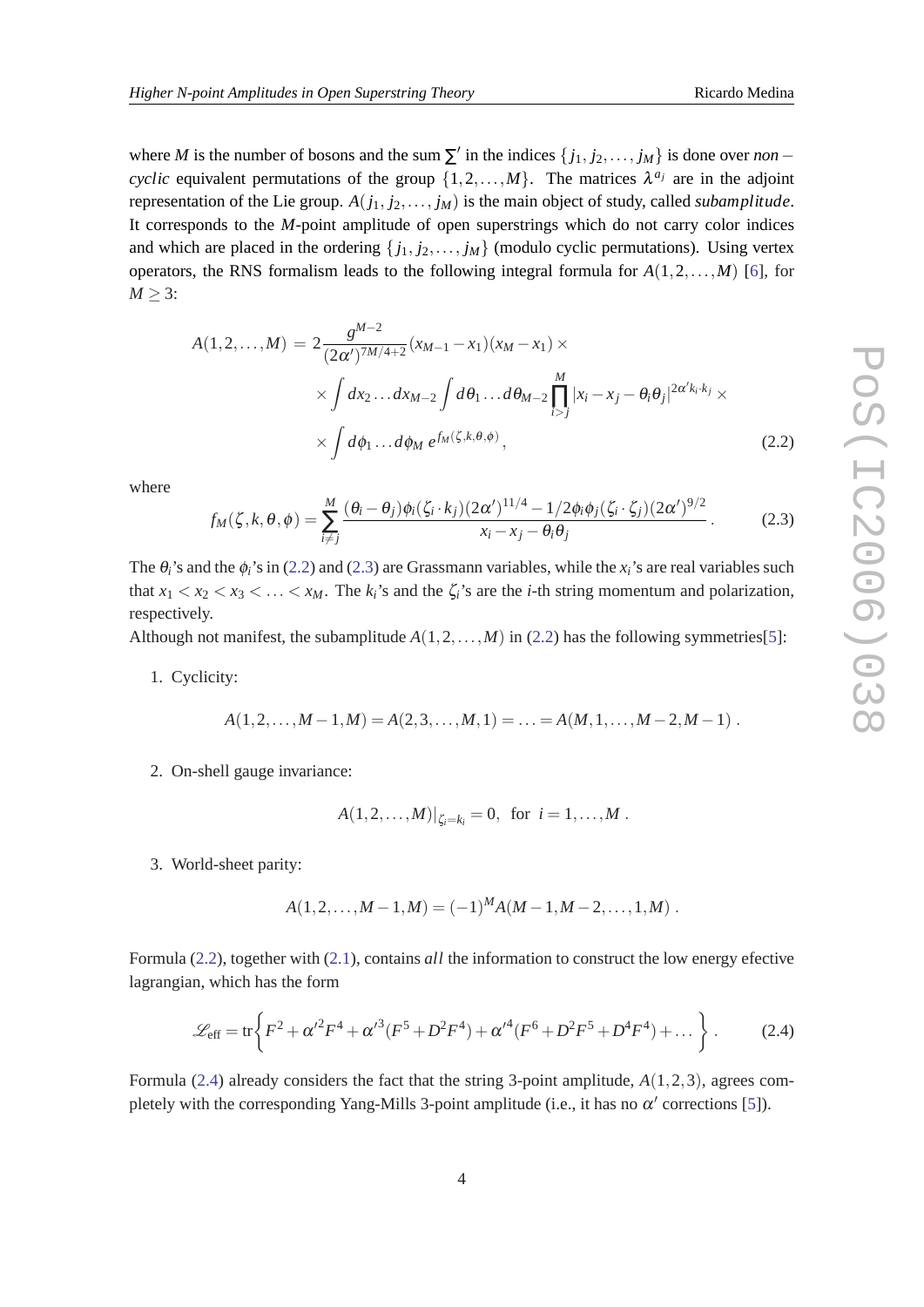#### <span id="page-4-0"></span>**2.2 Case of the 4-point amplitude**

An interesting (and very well known) application of formula ([2.2](#page-3-0)) is the case of the 4-point subamplitude. It leads to

$$
A(1,2,3,4) = 8 g2 \alpha'^{2} \frac{\Gamma(-\alpha' s) \Gamma(-\alpha' t)}{\Gamma(1 - \alpha' s - \alpha' t)} K(\zeta_1, k_1; \zeta_2, k_2; \zeta_3, k_3; \zeta_4, k_4), \qquad (2.5)
$$

where

$$
K(\zeta_1, k_1; \zeta_2, k_2; \zeta_3, k_3; \zeta_4, k_4) = t_{(8)}^{\mu_1 \nu_1 \mu_2 \nu_2 \mu_3 \nu_3 \mu_4 \nu_4} \zeta_{\mu_1}^{1} k_{\nu_1}^{1} \zeta_{\mu_2}^{2} k_{\nu_2}^{2} \zeta_{\mu_3}^{3} k_{\nu_3}^{3} \zeta_{\mu_4}^{4} k_{\nu_4}^{4}
$$
(2.6)

is a kinematic factor,  $t_{(8)}$  being a known tensor [\[5\]](#page-12-0). The *s* and *t* variables in (2.5) are part of the three Mandelstam variables. They may be written as [\[7\]](#page-12-0)

 $s = -k_1 \cdot k_2 - k_3 \cdot k_4, t = -k_1 \cdot k_4 - k_2 \cdot k_3$  . (2.7)

The Gamma factor in (2.5) has a completely known  $\alpha'$  expansion, which begins like

$$
\alpha'^2 \frac{\Gamma(-\alpha'^2)\Gamma(-\alpha'^2)}{\Gamma(1-\alpha'^2-\alpha'^2)} = \frac{1}{st} - \frac{\pi^2}{6}\alpha'^2 + \mathcal{O}(\alpha'^3). \tag{2.8}
$$

Using (2.7) and the known symmetries of the  $t_{(8)}$  tensor [[5](#page-12-0)], the expression for  $A(1,2,3,4)$  in (2.5) has all three symmetries (cyclic invariance, on-shell gauge invariance and world-sheet parity) manifest.

The general method of finding the string corrections to the Yang-Mills lagrangian, at a given  $\alpha'$ order, consists in writing all the possible terms with unknown coefficients. Consider, for example, the  $\mathcal{O}(\alpha'^2)$  corrections. Up to that  $\alpha'$  order the effective lagrangian looks like [\[2\]](#page-12-0)

$$
\mathcal{L}_{\text{eff}} = -\frac{1}{4} \text{tr} \left( F_{\mu\nu} F^{\mu\nu} \right) + \frac{\pi^2}{2} \alpha'^2 \text{tr} \left( c_1 F_{\mu\nu} F^{\nu\rho} F_{\rho\sigma} F^{\sigma\nu} + c_2 F_{\mu\nu} F^{\nu\rho} F^{\sigma\mu} F_{\rho\sigma} + c_3 F_{\mu\nu} F^{\mu\nu} F_{\rho\sigma} F^{\rho\sigma} + c_4 F_{\mu\nu} F_{\rho\sigma} F^{\mu\nu} F^{\rho\sigma} \right) . \tag{2.9}
$$

This expression is the final result, after having considered also derivative terms and used the Bianchi identity, integration by parts and the  $[D, D]F = [F, F]$  relations. In (2.9), we have also omitted terms which vanish on-shell (i.e., terms which contain  $D_{\mu}F^{\mu\nu}$ ).

Then, the tree level 4-point amplitude is calculated using (2.9) and compared with the corresponding expression in (2.5) up to  $\mathcal{O}(\alpha'^2)$  order. This comparison determines the unknowns  $c_1, c_2, c_3$ and  $c_4$ , leading to the expression in  $(1.5)$  $(1.5)$  $(1.5)$  [\[2\]](#page-12-0)).

Although this procedure can be applied to compute the correction terms (sensible to a 4-point amplitude) up to any  $\alpha'$  order, it gets longer and harder as the  $\alpha'$  order grows.

Based on the idea of [\[7\]](#page-12-0), in [[8\]](#page-12-0) was done the explicit construction of all  $D^{2n}F^4$  ( $n = 0, 1, 2, ...$ ) in the effective lagrangian, arriving to

$$
\mathcal{L}_{D^{2n}F^4} = -\frac{1}{8}g^2\alpha'^2 \int \int \int \int \left\{ \prod_{j=1}^4 d^{10}x_j \ \delta^{(10)}(x-x_j) \right\} \times \times f_{sym} \left( \frac{(D_1+D_2)^2 + (D_3+D_4)^2}{2}, \frac{(D_1+D_4)^2 + (D_2+D_3)^2}{2} \right) \times \times t_{(8)}^{\mu_1 \nu_1 \mu_2 \nu_2 \mu_3 \nu_3 \mu_4 \nu_4} \text{tr} \left( F_{\mu_1 \nu_1}(x_1) F_{\mu_2 \nu_2}(x_2) F_{\mu_3 \nu_3}(x_3) F_{\mu_4 \nu_4}(x_4) \right),
$$
\n(2.10)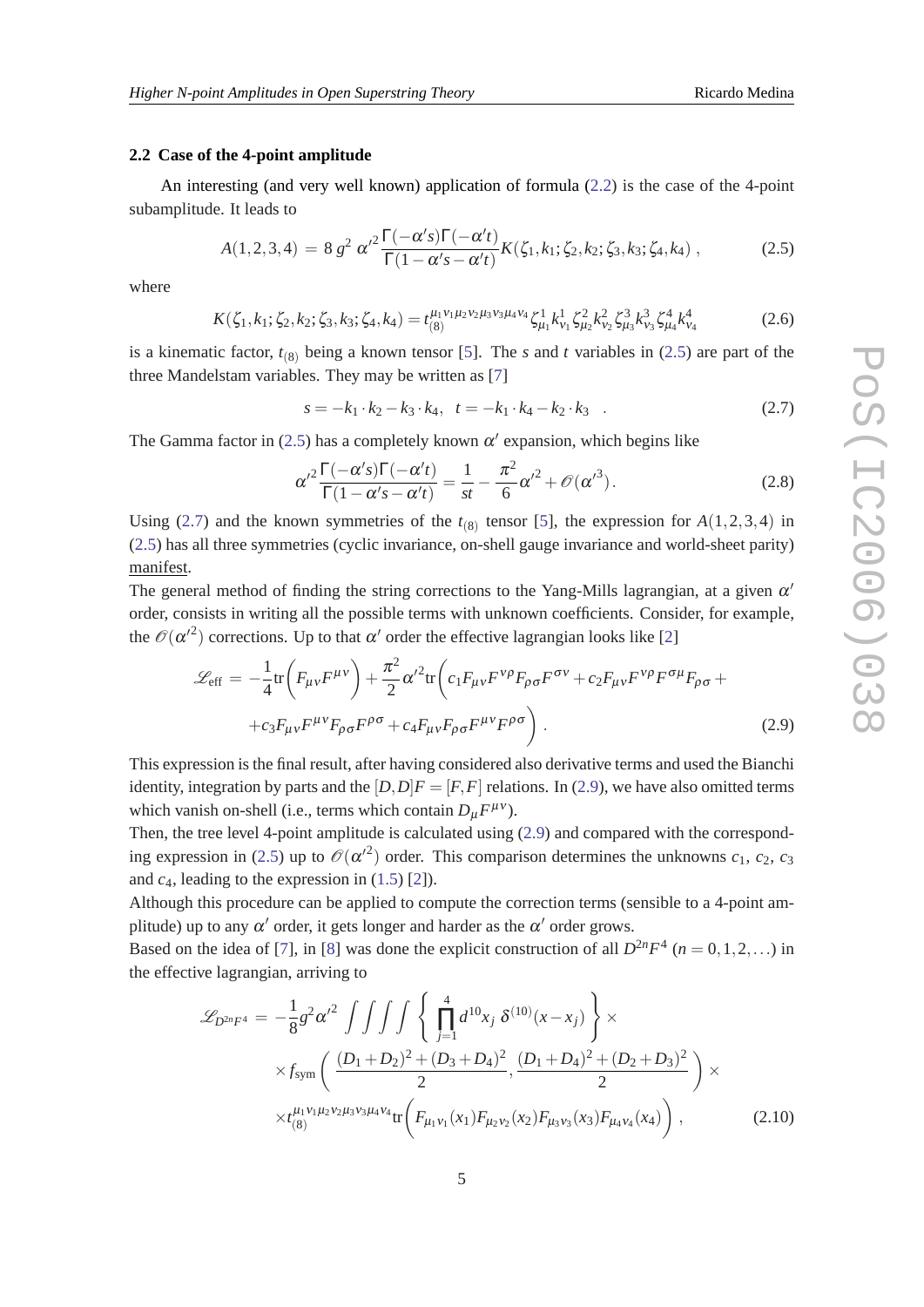<span id="page-5-0"></span>where the function *f* is given by

$$
f(s,t) = \frac{\Gamma(-\alpha's)\Gamma(-\alpha't)}{\Gamma(1-\alpha's-\alpha't)} - \frac{1}{\alpha'^2st}.
$$
 (2.11)

(See [\[8\]](#page-12-0) for more details about the relation between functions  $f_{sym}(s,t)$  and  $f(s,t)$ .)

#### **2.3 Case of the 5-point amplitude**

At this point is where the search for *higher* N-point amplitudes begins. In the case of the 5-point subamplitude formula ([2.2](#page-3-0)) becomes

$$
A(1,2,3,4,5) = 2 \frac{g^3}{(2\alpha')^{43/4}} (x_4 - x_1)(x_5 - x_1) \times \times \int_{x_1}^{x_4} dx_3 \int_{x_1}^{x_3} dx_2 \int d\theta_1 d\theta_2 d\theta_3 \prod_{i>j}^5 |x_i - x_j - \theta_i \theta_j|^{2\alpha' k_i \cdot k_j} \times \int d\phi_1 d\phi_2 d\phi_3 d\phi_4 d\phi_5 e^{f_5(\zeta, k, \theta, \phi)},
$$
\n(2.12)

where  $\theta_4 = \theta_5 = 0$ .

Once the Grassmann integration has been done, and after some lengthly algebra, it can be written as [[9](#page-12-0)]

$$
A(1,2,3,4,5) = 2 g3 (2 \alpha')2 \Biggl\{ L_3(\zeta_1 \cdot \zeta_2)(\zeta_3 \cdot \zeta_4)(\zeta_5 \cdot k_2)(k_1 \cdot k_3) + \Biggl( 44 (\zeta \cdot \zeta)^2 (\zeta \cdot k)(k \cdot k) \text{ terms} \Biggr) + K_2(\zeta_1 \cdot \zeta_4)(\zeta_5 \cdot k_2)(\zeta_2 \cdot k_1)(\zeta_3 \cdot k_4) + \Biggl( 99 (\zeta \cdot \zeta)(\zeta \cdot k)^3 \text{ terms} \Biggr) \Biggr\}.
$$
\n(2.13)

(See eq.  $(5.29)$  of [\[9\]](#page-12-0) for the complete detailed formula.)  $L_3$  and  $K_2$  are momentum dependent factors (which also depend on  $\alpha'$ ) given by double integrals:

$$
\begin{Bmatrix} L_3 \\ K_2 \end{Bmatrix} = \int_0^1 dx_3 \int_0^{x_3} dx_2 \, x_2^{2\alpha/\alpha_{12}} (1-x_2)^{2\alpha/\alpha_{24}} x_3^{2\alpha/\alpha_{13}} (1-x_3)^{2\alpha/\alpha_{34}} (x_3-x_2)^{2\alpha/\alpha_{23}} \begin{Bmatrix} \frac{1}{x_2 x_3 (1-x_3)} \\ \frac{1}{x_2 (1-x_3)} \end{Bmatrix},
$$
\n(2.14)

where  $\alpha_{ij} = k_i \cdot k_j$ . They can be calculated in terms of Beta and hypergeometric functions. Independently of the method used to calculate them, the first terms of their  $\alpha'$  expansion can be obtained. For example,

$$
K_2 = \frac{1}{(2\alpha')^2} \left\{ \frac{1}{\alpha_{12} \alpha_{34}} \right\} - \frac{\pi^2}{6} \left\{ \frac{\alpha_{51} \alpha_{12} - \alpha_{12} \alpha_{34} + \alpha_{34} \alpha_{45}}{\alpha_{12} \alpha_{34}} \right\} + \\ + \zeta(3) (2\alpha') \left\{ \frac{\alpha_{12}^2 \alpha_{51} - \alpha_{34}^2 \alpha_{12} + \alpha_{45}^2 \alpha_{34} + \alpha_{51}^2 \alpha_{12} - \alpha_{12}^2 \alpha_{34} + \alpha_{34}^2 \alpha_{45} - 2\alpha_{12} \alpha_{23} \alpha_{34}}{\alpha_{12} \alpha_{34}} \right\} + \\ + \mathcal{O}((2\alpha')^2). \tag{2.15}
$$

Formula (2.13) was used in [[9](#page-12-0)] to distinguish from three non equivalent versions of the  $\alpha'^3 F^5$  terms of ([2.4](#page-3-0)) [\[10](#page-12-0), [11,](#page-12-0) [12](#page-12-0)], obtaining complete agreement with the one in [\[12](#page-12-0)].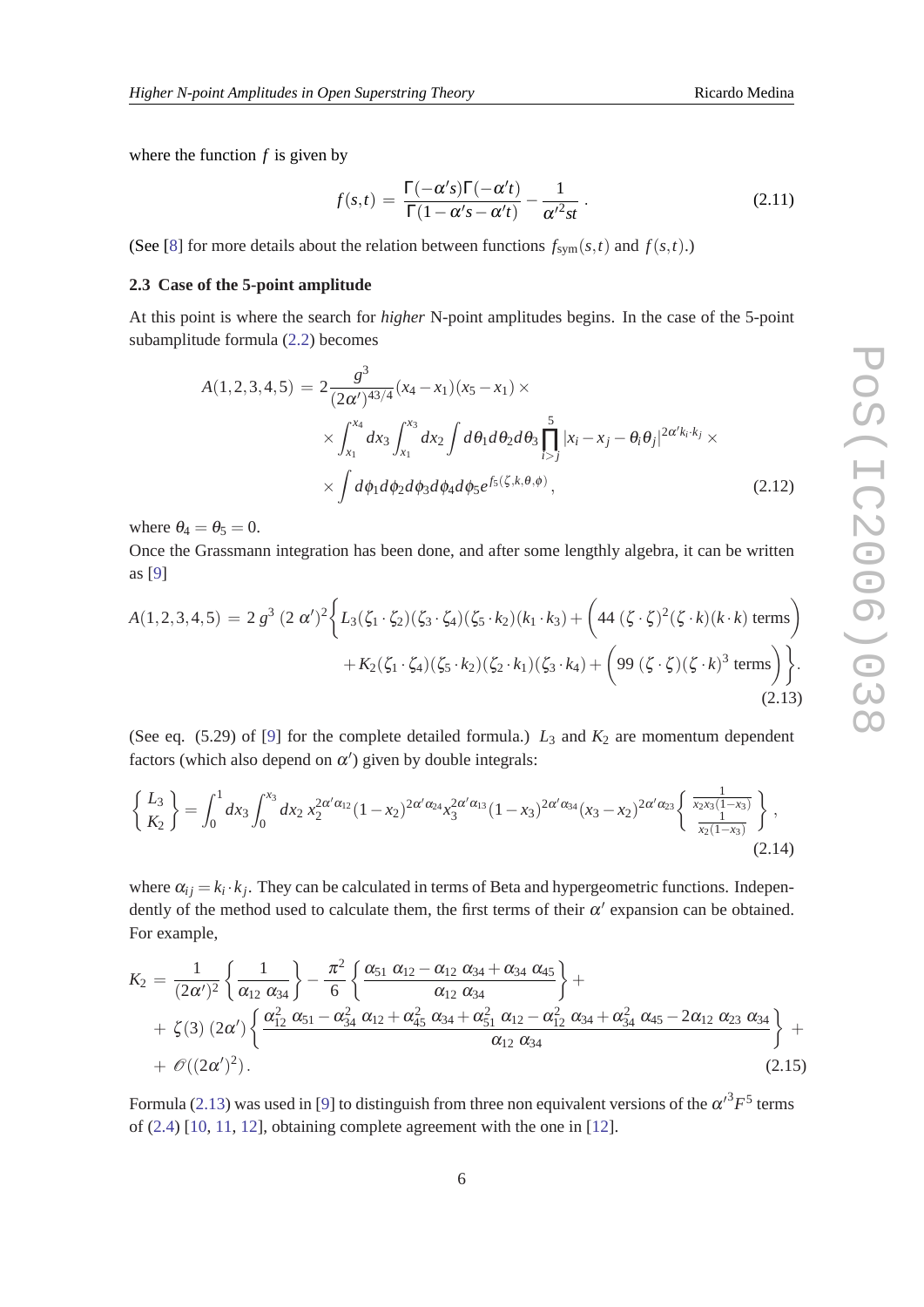<span id="page-6-0"></span>In [[9](#page-12-0)], formula [\(2.13](#page-5-0)) was written in terms of 8  $K_i$ 's and 8  $L_i$ 's (plus cyclic permutations of the terms in the amplitude). It was seen that some linear relations, coming from integration by parts technique, existed between the  $K_i$ 's and between the  $L_i$ 's.

Afterwards, in [\[13](#page-12-0)] it was seen that further linear relations existed between those  $\alpha'$  dependent factors. The new relations, independent from the ones obtained in [[9](#page-12-0)], were due to the partial fraction technique. So at the end, for the 16  $\alpha'$  dependent factors there were found 7 independent integration by parts relations and 7 independent partial fraction relations. Solving this linear system it allowed to write *all Ki*'s and *Li*'s in terms of only 2 of them. This was summarized and exploited in [\[14](#page-12-0)], where the final expression for the 5-point subamplitude was written as

$$
A(1,2,3,4,5) = T \cdot A_{YM}(1,2,3,4,5) + (2\alpha')^2 K_3 \cdot A_{F^4}(1,2,3,4,5) \tag{2.16}
$$

In this formula  $A_{YM}(1,2,3,4,5)$  and  $A_{F4}(1,2,3,4,5)$  are the 5-point subamplitudes coming from the Yang-Mills and the known  $F^4$  terms in ([1.4](#page-1-0)), while *T* and  $K_3$  are  $\alpha'$  dependent factors which have a known  $\alpha'$  expansion which go like

$$
T = 1 + \mathcal{O}(\alpha'^3) , \quad (2\alpha')^2 K_3 = \frac{\pi^2}{6} (2\alpha')^2 + \mathcal{O}(\alpha'^3) . \tag{2.17}
$$

Formula (2.16), the same as formula ([2.5](#page-4-0)), has the nice property that the cyclic, the on-shell gauge invariance and the world-sheet parity symmetries are manifest (see [[14\]](#page-12-0) for further details). We have also tested the factorization properties of the poles [\[14](#page-12-0)].

#### **Benefits from having a closed formula for A(1,2,3,4,5):**

#### **2.3.1 5-point amplitudes involving fermions are immediate**

By this we mean that there is no need to compute the 3-boson/2-fermion and the 1-boson/4-fermion amplitudes right from the beginning, in the RNS formalism. The explanation is the following. Up to now, the supersymmetric low energy effective lagrangian is *completely* known up to  $\mathcal{O}(\alpha'^2)$ terms. It has the form

$$
\mathcal{L}_{\text{eff}} = \mathcal{L}_{\text{SYM}} + {\alpha'}^2 \mathcal{L}_2 + \mathcal{O}({\alpha'}^3) , \qquad (2.18)
$$

where

$$
\mathcal{L}_{\text{SYM}} = \text{tr}\left(F^2 + i\bar{\psi}\gamma D\psi\right) \tag{2.19}
$$

is the D=10 Super Yang-Mills lagrangian and

$$
\mathcal{L}_2 = \text{tr}\left(F^4 + D(\bar{\psi}\gamma\psi)F^2 + D^2(\bar{\psi}\gamma\psi)^2 + F(\bar{\psi}\gamma\psi)^4\right)
$$
(2.20)

is the order  $\alpha'^2$  string correction to  $\mathscr{L}_{\text{SYM}}$ .  $\mathscr{L}_2$  has been determined completely in [\[15](#page-12-0)]. In this sense, due to the structure of the  $\alpha'$  expansion of *T* and  $(2\alpha')^2 K_3$  in (2.17), we could rewrite eq. (2.16) in a slightly different (but equivalent) notation:

$$
A^{5b}(1,2,3,4,5) = T \cdot A_{SYM}^{5b}(1,2,3,4,5) + (2\alpha')^2 K_3 \cdot A_{\mathscr{L}_2}^{5b}(1,2,3,4,5) , \qquad (2.21)
$$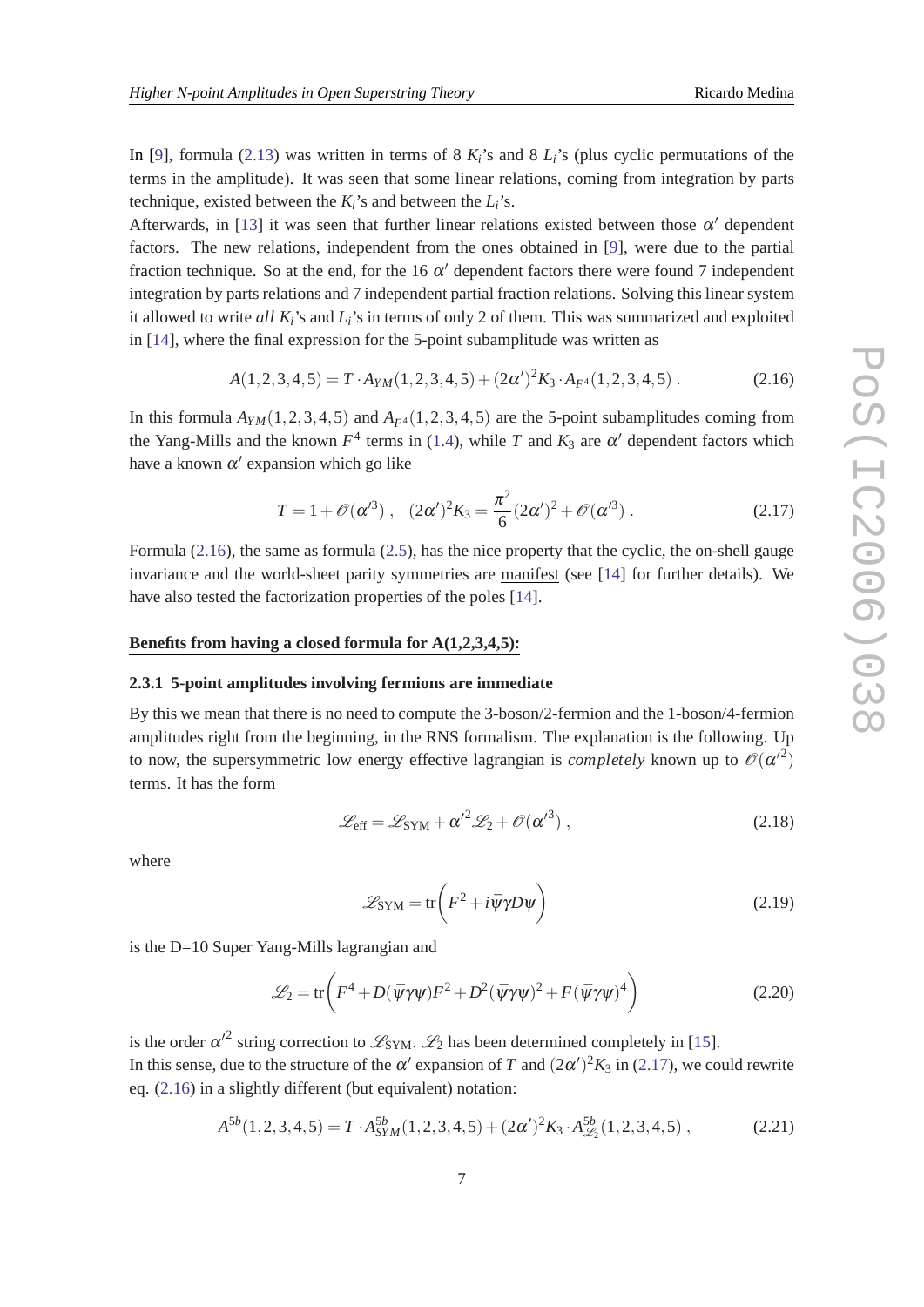where  $A_{SYM}^{5b}(1,2,3,4,5)$  and  $A_{\mathscr{L}}^{5b}$  $\mathcal{L}_{22}^{5b}(1,2,3,4,5)$  denote the 5-boson subamplitude coming from  $\mathcal{L}_{\text{SYM}}$ and  $\mathcal{L}_2$ , respectively.

Now we write down our 'immediate' expression for the 3-boson/2-fermion and the 1-boson/4 fermion subamplitudes. Our ansatz, based on the structure of the  $\alpha'$  expansion of *T* and  $(2\alpha')^2 K_3$ in  $(2.17)$  $(2.17)$ , is the following, respectively  $[16]$  $[16]$ :

$$
A^{3b/2f}(1,2,3,4,5) = T \cdot A_{SYM}^{3b/2f}(1,2,3,4,5) + (2\alpha')^2 K_3 \cdot A_{\mathscr{L}_2}^{3b/2f}(1,2,3,4,5) ,\qquad (2.22)
$$

$$
A^{1b/4f}(1,2,3,4,5) = T \cdot A_{SYM}^{1b/4f}(1,2,3,4,5) + (2\alpha')^2 K_3 \cdot A_{\mathscr{L}_2}^{1b/4f}(1,2,3,4,5) \,. \tag{2.23}
$$

As an immediate test of (2.22) and (2.23) we see that, by construction they reproduce the 3-boson/2 fermion and the 1-boson/4-fermion subamplitudes of the low energy effective lagrangian in [\(2.18\)](#page-6-0). On the other side, and this guarantees that (2.22) and (2.23) are correct to any order in  $\alpha'$ , these formulas, together with [\(2.21](#page-6-0)), satisfy by construction the supersymmetry requirement: the summed variation of  $A^{5b}(1,2,3,4,5)$ ,  $A^{3b/2f}(1,2,3,4,5)$  and  $A^{1b/4f}(1,2,3,4,5)$  under the supersymmetry transformations [\[6\]](#page-12-0),

$$
\delta A^a_\mu = \frac{i}{2} \bar{\varepsilon} \gamma_\mu \psi^a \,, \tag{2.24}
$$

$$
\delta \psi^a = -\frac{1}{4} F^a_{\mu\nu} \gamma^{\mu\nu} \varepsilon \;, \tag{2.25}
$$

$$
\delta \bar{\psi}^a = -\frac{1}{4} \bar{\varepsilon} \gamma^{\mu \nu} F^a_{\mu \nu} , \qquad (2.26)
$$

is zero, after using the on-shell and the physical state conditions, together with momentum conservation.

Formula (2.23) is being used in [\[16](#page-12-0)] to determine the  $\alpha'^3 D^2 F (\bar{\psi} \gamma \psi)^2$  terms, which are unknown at the present moment.

# **2.3.2 Determination of the**  $\alpha^{m+3}D^{2n}F^5$  **terms**

In [\(2.10\)](#page-4-0) it was seen that it was possible to explicitly construct all the effective lagrangian terms which are sensible to the 4-point amplitude.

We will now see that that using the compact formula  $(2.16)$  $(2.16)$  we have been able to determine all the  $\alpha^{n+3}D^{2n}F^5$  terms in [\(2.4](#page-3-0)). For this purpose we compute first the corresponding scattering amplitude as

$$
A_{D^{2n}F^5}(1,2,3,4,5) = A(1,2,3,4,5) - A_{YM}(1,2,3,4,5) - A_{D^{2n}F^4}(1,2,3,4,5) \,. \tag{2.27}
$$

It is quite remarkable that the resulting expression has no poles, as it should happen (see [[14](#page-12-0)] for further details). With the simplified expression for  $A_{D^{2n}F^5}(1,2,3,4,5)$  we find the corresponding lagrangian terms to be [[14\]](#page-12-0):

$$
\mathscr{L}_{D^{2n}F^5} = i g^3 \int \int \int \int \int \left\{ \prod_{j=1}^5 d^{10}x_j \, \delta^{(10)}(x - x_j) \right\} \times \\ \times \left[ \left\{ \frac{1}{32} H^{(1)}(-D_2 \cdot D_3, -D_3 \cdot D_4, -D_4 \cdot D_5) \, t_{(10)}^{\mu_1 \nu_1 \mu_2 \nu_2 \mu_3 \nu_3 \mu_4 \nu_4 \mu_5 \nu_5} + \cdots \right\} \right]
$$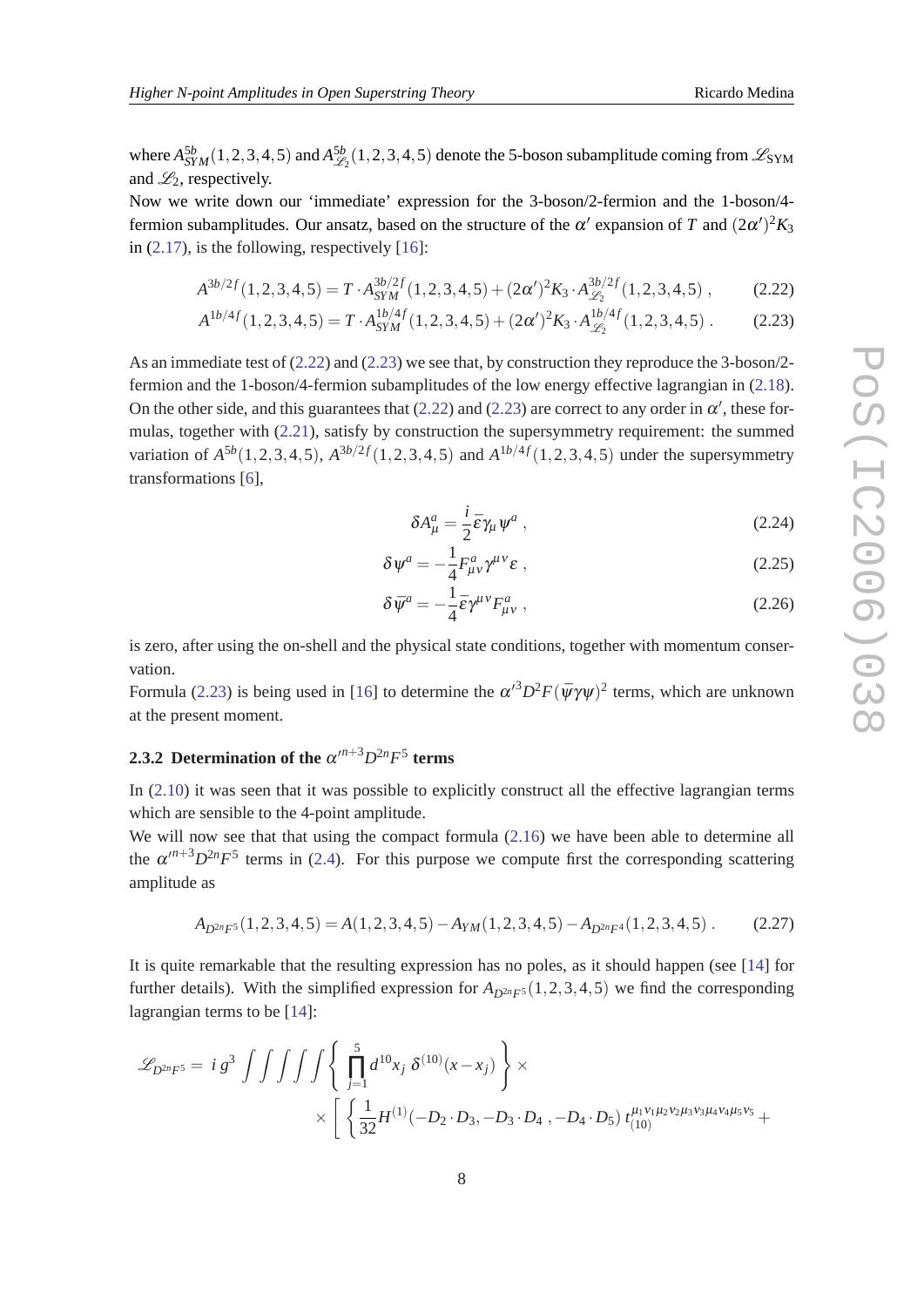$$
+\frac{1}{16}P^{(1)}(-D_1 \cdot D_2, -D_2 \cdot D_3, -D_3 \cdot D_4, -D_4 \cdot D_5, -D_5 \cdot D_1) (\eta \cdot t_{(8)})_1^{\mu_1 v_1 \mu_2 v_2 \mu_3 v_3 \mu_4 v_4 \mu_5 v_5} \times
$$
  
\n
$$
\times \Biggl\{ \frac{1}{64} t_{(10)}^{\mu_1 v_1 \mu_2 v_2 \mu_3 v_3 \mu_4 v_4 \mu_5 v_5} \frac{1}{48} t_{(10)}^{\mu_1 v_1 \mu_2 v_2 \mu_3 v_3 \mu_4 v_4 \mu_5 v_5} \frac{1}{48} t_{(11)}^{\mu_1 v_1 \mu_2 v_2 \mu_3 v_3 \mu_4 v_4 \mu_5 v_5} \frac{1}{48} t_{(11)}^{\mu_1 v_1 \mu_2 v_2 \mu_3 v_3 \mu_4 v_4 \mu_5 v_5} \frac{1}{48} t_{(12)}^{\mu_1 v_1 \mu_2 v_2 \mu_3 v_3 \mu_4 v_4 \mu_5 v_5} \frac{1}{48} t_{(13)}^{\mu_1 v_1 \mu_2 v_2 \mu_3 v_3 \mu_4 v_4 \mu_5 v_5} \frac{1}{48} t_{(14)}^{\mu_1 v_1 \mu_2 v_2 \mu_3 v_4 \mu_5 v_5} \frac{1}{48} t_{(15)}^{\mu_1 v_1 \mu_2 v_2 \mu_5} \Biggl\} + \frac{1}{16} t_{(8)}^{\mu_1 v_1 \mu_2 v_2 \mu_3 v_3 \mu_1 v_1} \frac{1}{48} t_{(15)}^{\mu_1 v_1 \mu_2 v_2 \mu_3 v_4 \mu_5 v_5} \frac{1}{48} t_{(16)}^{\mu_1 v_1 \mu_2 v_2 \mu_5 v_3 \mu_5 v_4} \frac{1}{48} t_{(17)}^{\mu_1 v_1 \mu_2 v_2 \mu_5 v_3 \mu_5 v_4} \frac{1}{48} t_{(18)}^{\mu_1 v_1 \mu_3 v_2 \mu_5 v_3 \mu_5 v_4} \frac{1}{48} t_{(19)}^{\mu_1
$$

where  $H^{(1)}$ ,  $P^{(1)}$ ,  $U^{(1)}$ ,  $W^{(1)}$ ,  $Z^{(1)}$  and  $\Delta$  have known expressions (and therefore known  $\alpha'$  expansions) in terms of the Gamma factor, *T* and *K*3.

In (2.28) we see that, besides the known  $t_{(8)}$  tensor, a new  $t_{(10)}$  tensor has arisen [[14\]](#page-12-0). Formula (2.28) has been tested to reproduce the already known  $\alpha^{3}F^{5}$  terms and gives the explicit construction of all covariant derivative terms containing 5 *F*'s (which are sensible to the 5-point amplitude).

# **3. Towards a closed formula for N-point (tree level) amplitudes in Open Superstring Theory**

The method of finding a basis of  $\alpha'$  dependent factors that allows to write the scattering amplitude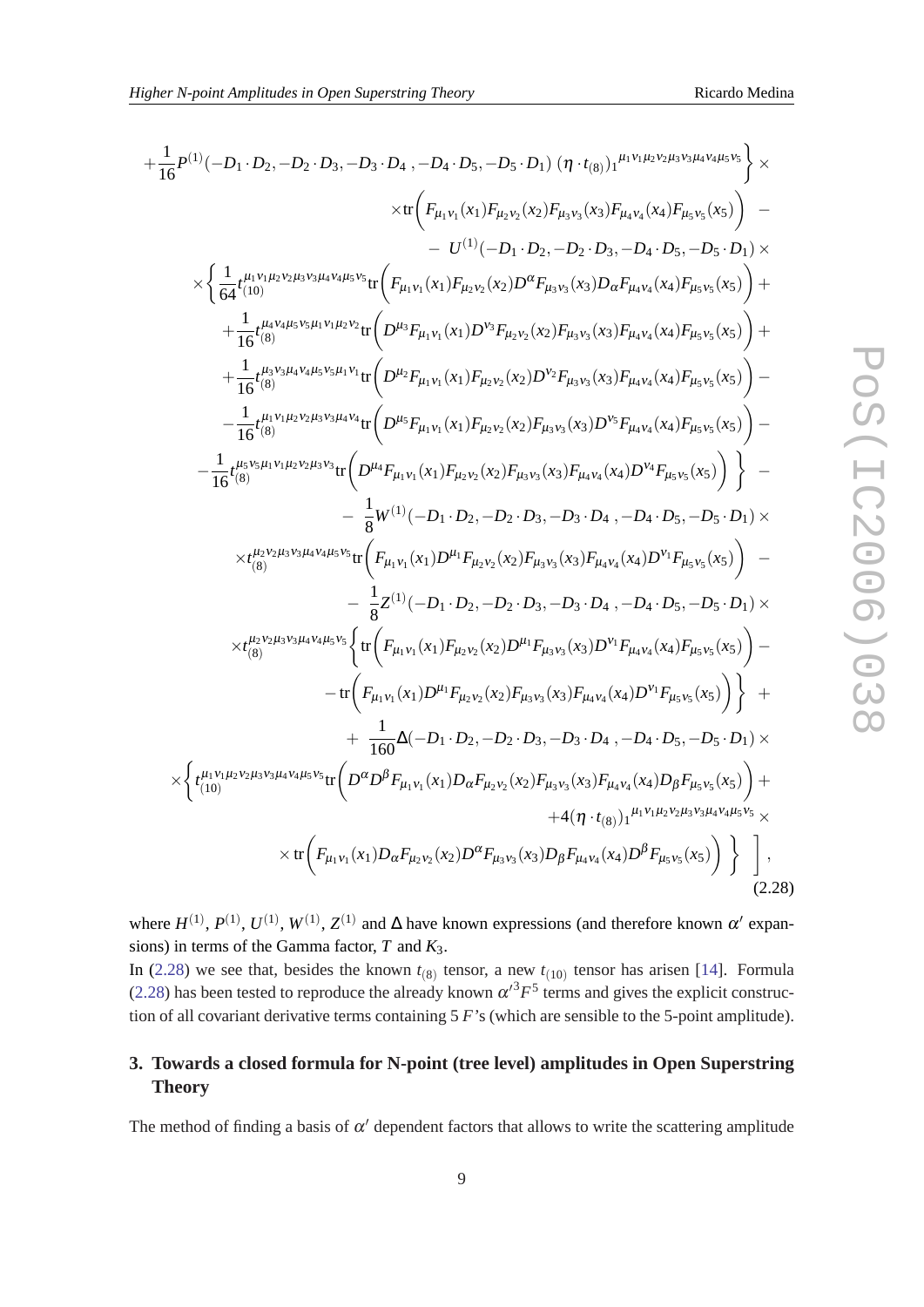<span id="page-9-0"></span>in a short form (see eqs. [\(2.5\)](#page-4-0) and ([2.16\)](#page-6-0)), by using 'integration by parts' and 'partial fractions' techniques, can be used for any N-point amplitude  $(N > 3)$  and will lead to an expression of the form

$$
A(1,2,\ldots,N)=F_1(\alpha_{ij};\alpha')K_1(\zeta,k)+\ldots+F_{m_n}(\alpha_{ij};\alpha')K_{m_n}(\zeta,k).
$$
\n(3.1)

Here, the  $F_p(\alpha_{ij}; \alpha')$ 's are the  $\alpha'$  dependent factors and the  $K_p(\zeta, k)$ 's are the kinematical expressions. By now, the completely known cases are only the  $N = 4$  and the  $N = 5$  ones. The ambitious program would consist then in:

- 1. Finding how many terms are there in formula (3.1):  $m_n = ?$
- 2. Finding the specific formulas for:
	- The kinematical expressions  $K_p(\zeta, k)$ 's, in such a way that the tensors  $t_{(8)}$ ,  $t_{(10)}$ , ...,  $t_{(m_n)}$  can be determined.
	- The  $\alpha'$  factors  $F_p(\alpha_{ij}; \alpha')$ 's and its  $\alpha'$  expansions.

This is still an open problem. In order to get an insight it would be good to consider the case of the 6-point amplitude, but before that we will make an important comment about how the symmetries of the scattering amplitude restrict its kinematical expression.

#### **3.1 Implementing symmetries in the scattering amplitude**

In subsection [2.1](#page-2-0) it was seen that the N-point subamplitude  $A(1,2,...,N)$  satisfies cyclicity, onshell gauge invariance and world-sheet parity. We have verified, in the case of  $N = 4$  and  $N = 5$ that, after doing all Grassmann integrations in  $(2.2)$  $(2.2)$  (like in  $(2.13)$  $(2.13)$ , in the case of  $N = 5$ ) and demanding the 3 symmetries to be satisfied, then a set of linear relations between the  $\alpha'$  factors is found. This system of relations happens to be linearly equivalent to the one obtained when using 'integration by parts' and 'partial fractions' techniques. We have verified that this works correctly also in the case of bosonic string amplitudes (which have an expression similar to the one in ([2.2\)](#page-3-0), but with no Grassmann variables), for  $N = 4$  and  $N = 5$ .

The deeper mean of all this is that, at least up to  $N = 5$ , the symmetries are enough to fix the kinematics that governs the scattering amplitude, at any order in  $\alpha'$ . But, unfortunately, as we will see in the next subsection, this is no longer true already when  $N = 6$ .

#### **3.2 Case of the 6-point amplitude**

After doing the Grassmann integration in ([2.2](#page-3-0)) in the case of  $N = 6$  we arrive to an expression of the following type[[17\]](#page-12-0):

$$
A(1,2,3,4,5,6) = (2 \alpha')^{2} g^{4} \left\{ \left( (2 \alpha') I_{6}(\zeta_{4} \cdot \zeta_{5}) (\zeta_{6} \cdot k_{2}) (\zeta_{1} \cdot k_{5}) (\zeta_{2} \cdot k_{4}) (\zeta_{3} \cdot k_{4}) + \left( \text{other } (\zeta \cdot \zeta) (\zeta \cdot k)^{4} \text{ terms} \right) \right) + \right.
$$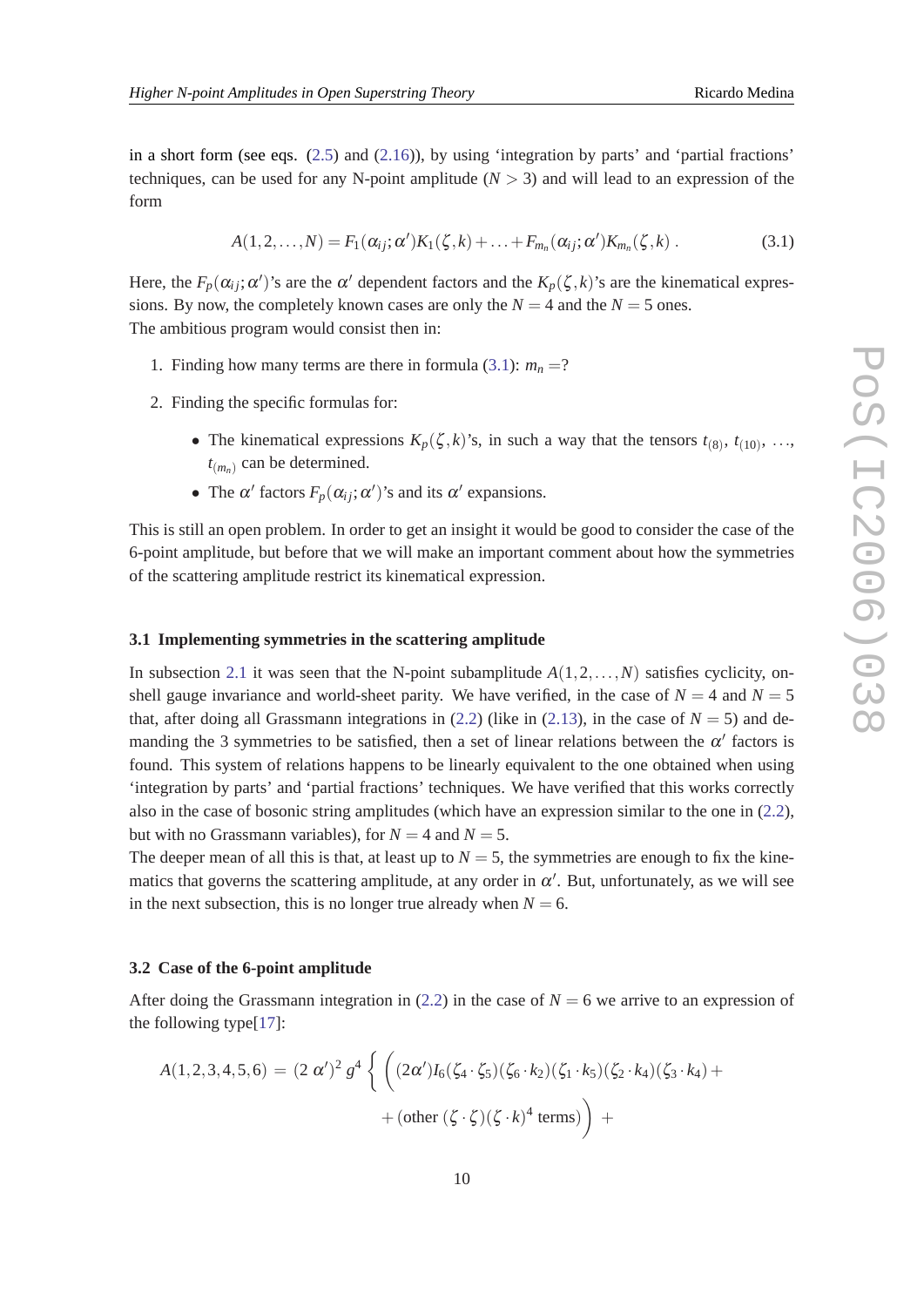+ 
$$
\left( (1 - 2\alpha' k_3 \cdot k_4) I_{45}(\zeta_1 \cdot \zeta_2) (\zeta_3 \cdot \zeta_4) (\zeta_5 \cdot k_1) (\zeta_6 \cdot k_2) +
$$
  
+  $(\text{other } (\zeta \cdot \zeta)^2 (\zeta \cdot k)^2 \text{ terms}) \right) +$   
+  $\left( (2\alpha') I_{109} (\zeta_2 \cdot \zeta_3) (\zeta_4 \cdot \zeta_5) (\zeta_6 \cdot \zeta_1) (k_1 \cdot k_2) (k_3 \cdot k_4) +$   
+  $(\text{other } (\zeta \cdot \zeta)^3 (k \cdot k)^2 \text{ terms}) \right) \},$  (3.2)

where  $I_6$ ,  $I_{45}$  and  $I_{109}$  are  $\alpha'$  dependent factors given by triple integrals:

$$
\begin{aligned}\n\left\{\n\frac{I_6}{I_{45}}\n\right\} &= \int_0^1 dx_4 \int_0^{x_4} dx_3 \int_0^{x_3} dx_2 \, x_2^{2\alpha/\alpha_{12}} (1-x_2)^{2\alpha/\alpha_{25}} x_3^{2\alpha/\alpha_{13}} (1-x_3)^{2\alpha/\alpha_{35}} x_4^{2\alpha/\alpha_{14}} (1-x_4)^{2\alpha/\alpha_{45}} \\
&\times (x_3 - x_2)^{2\alpha/\alpha_{23}} (x_4 - x_2)^{2\alpha/\alpha_{24}} (x_4 - x_3)^{2\alpha/\alpha_{34}} \times \left\{\n\frac{\frac{1}{(1-x_4)(x_4 - x_2)(x_4 - x_3)}}{\frac{1}{x_2(x_4 - x_3)^2}}\n\right\}.\n\end{aligned}
$$
\n(3.3)

Formula (3.2) contains at all 237 different  $\alpha'$  dependent factors  $I_j$ .

Demanding the symmetries to be satisfied, as explained in subsection [3.1,](#page-9-0) we obtain a set of linear relations which allows us to write the  $\alpha'$  dependent factors in terms of 15 of them.

On the past year an interesting preprint appeared with the calculation of the 6-point amplitude[[18\]](#page-12-0). The authors of it did not find the relations between the  $\alpha'$  dependent factors by means of integration by parts neither by partial fractions techniques (although they saw that some of their relations matched with the ones that come from these techniques). They demanded another symmetry to be satisfied by the integral expression of  $A(1,\ldots,M)$ : the superdiffeomorphism invariance on the string world-sheet. In fact they work with an integral expression for the amplitude which is not exactly the same as we wrote in ([2.2](#page-3-0)), where we have already admitted  $x_1$ ,  $x_{M-1}$  and  $x_M$  to be fixed (and not integrated) and also where we had fixed  $\theta_{M-1} = \theta_M = 0$ . Their important result consists in the fact that they find a basis containing 6  $\alpha'$  dependent factors (instead of the 15 dimensional basis that we found). The test that supports their result consists in the fact that the linear system of equations that they find contains a lot more equations than unknowns (and still it is consistent).

Although all the authors of [\[18](#page-12-0)] give the first terms of the  $\alpha'$  expansions of the 6 factors, they do not make any confirmaton between their expression and the 6-point amplitude that comes from the  $D = 10$  low energy effective lagrangian [\(2.4](#page-3-0)). It would have been nice if they had checked the known terms up to  $\mathcal{O}(\alpha'^3)$  order (that have already been checked by S-matrix calculations and other methods) and, moreover, they had confirmed the  $\mathcal{O}(\alpha'^4)$  terms obtained in [[19](#page-12-0)].

Anyway, the fact of their basis being 6-dimensional, motivated us to find the linear relations between the  $\alpha'$  dependent factors directly by considering the integration by parts and the partial fractions techniques. The result of our computations agreed with their result: the basis is 6 dimensional. So, besides finding agreement with the dimension of the basis of the *Ij*'s space, we conclude that demanding cyclicity, on-shell gauge invariance and world-sheet parity in the scattering amplitude, it does no longer determine the kinematics completely. In the same way, it is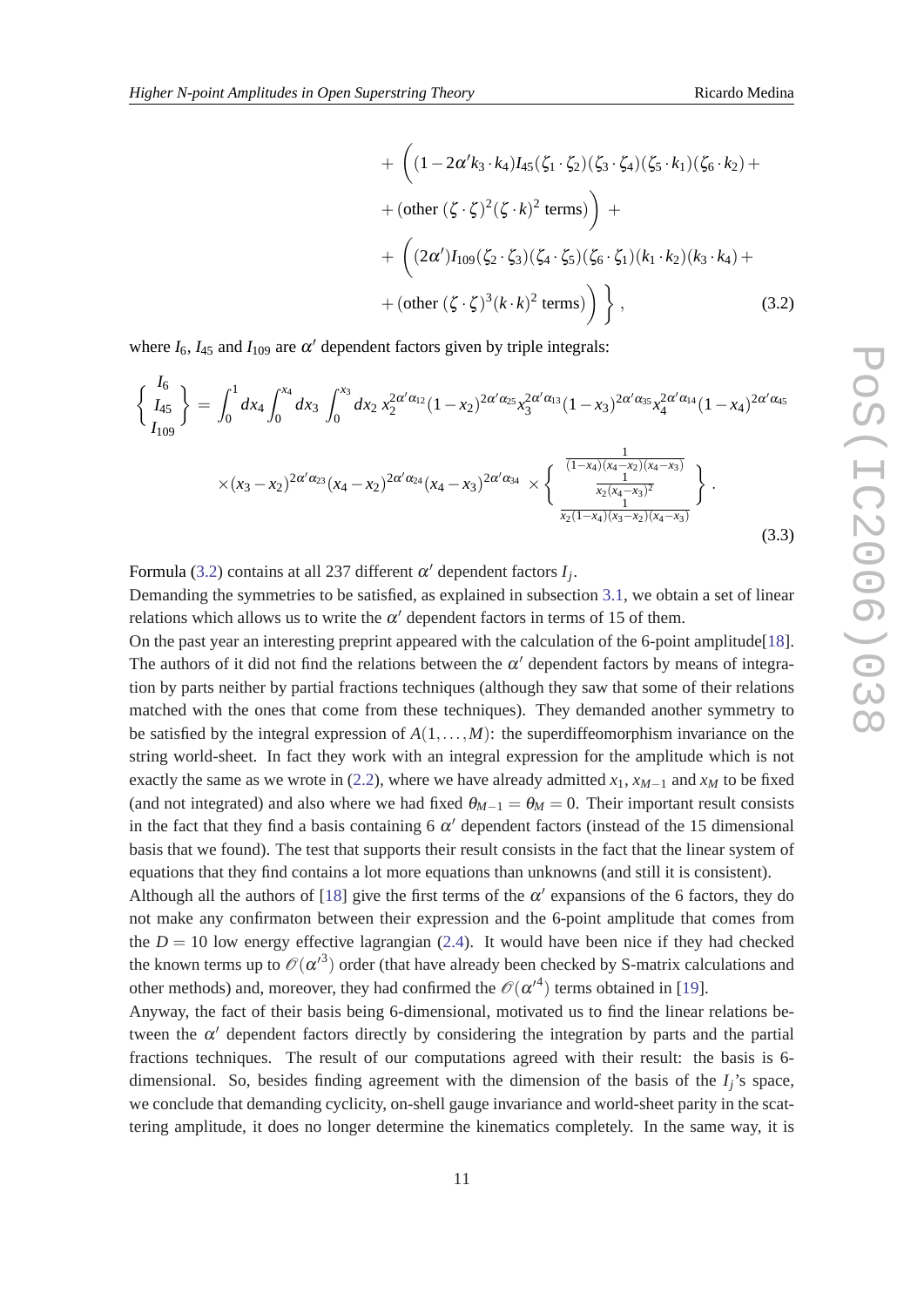not guaranteed that the method proposed in [[18\]](#page-12-0) will be equivalent to the integration by parts and partial fractions technique when  $N > 6$ .

Up to this moment we have not obtained an explicit closed form for  $A(1,2,3,4,5,6)$  since the expressions for the *Ij*'s in terms of the ones in the basis are extremely huge.

#### **4. Final remarks and conclusions**

We finish summarizing the main points of this talk:

- There does exist a method to explicitly compute tree level scattering amplitudes in Open Superstring Theory, beyond 4-point calculations. The method is based on the 'integration by parts' and 'partial fraction' techniques of Integral Calculus, for the  $\alpha'$  dependent factors that show up in the subamplitude. Any other method, which demands any kind of symmetry present in the scattering amplitudes, should lead to equivalent linear relations for those factors.
- The method has been successfully applied to compute all massless 5-point amplitudes in Open Superstring Theory (5 boson, 3-boson/2-fermion and 1-boson/4-fermion).
- The N-point case is still an open problem.
- In order to look for some generalization, in the N-point case, it would be good to have a closed formula for the 6-point amplitude which had been tested to reproduce the effective lagrangian terms up to  $\mathcal{O}(\alpha'^4)$  order. There is some work in progress in this direction.
- The kind of results presented in this talk are of importance in:
	- 1. Determining the complete low energy effective lagrangian (at least in the open superstring sector) in Type I theory.
	- 2. Loop amplitudes: it is quite probable that the same kinematic expressions that already appear at tree level also show up in higher loop calculations.
	- 3. The low energy effective lagrangian of the Type II theories, since closed string amplitudes can be directly obtained from the open ones (by means of the KLT relations [[20\]](#page-12-0)).

## **Acknowledgements**

R. M. would like to acknowledge useful conversations with N. Berkovits and is grateful to the organizers of the Fifth International Conference on Mathematical Methods in Physics - IC2006 for having invited him to give this seminar.